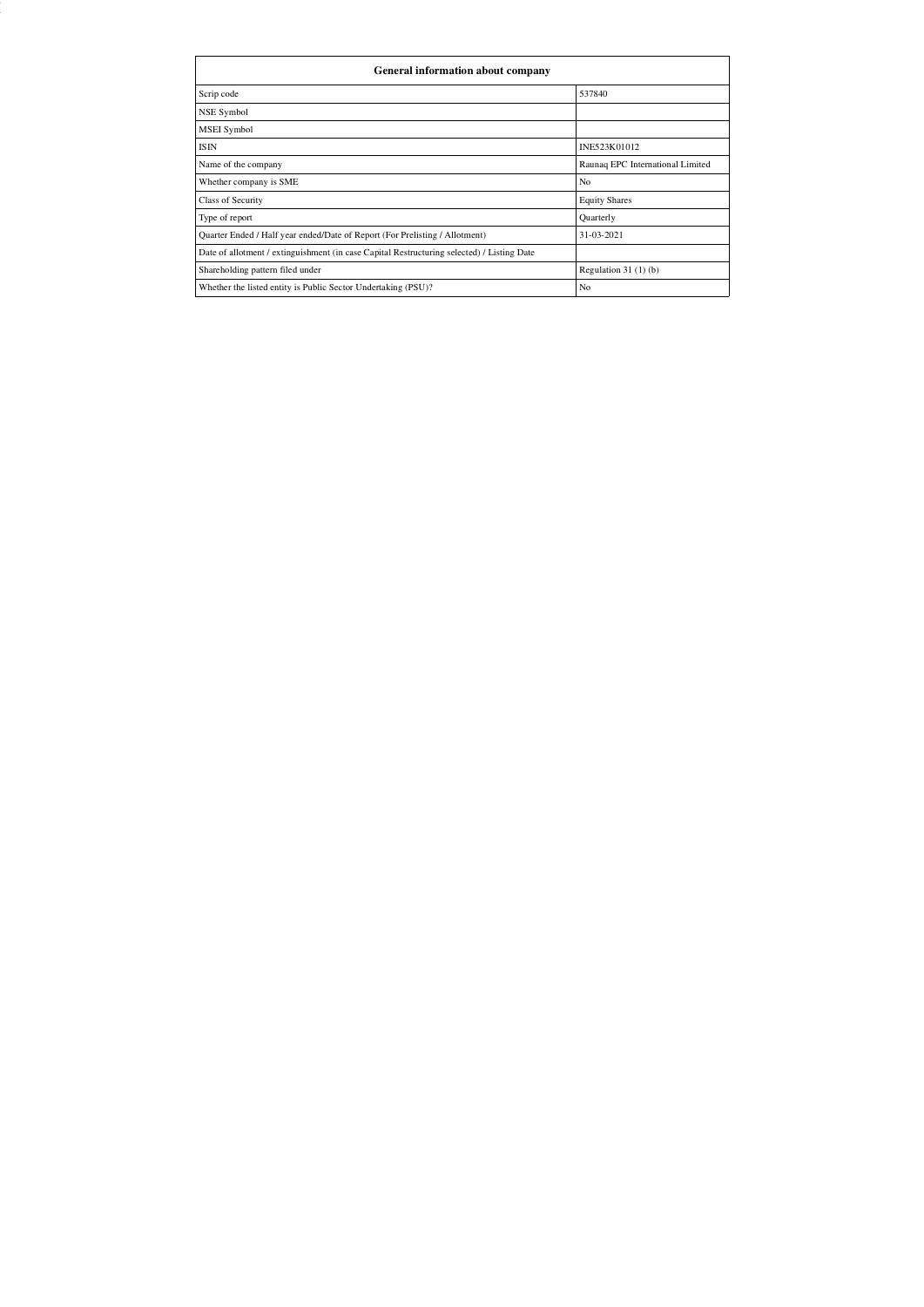|                | <b>Declaration</b>                                                                        |                |                                |                       |                            |  |  |  |  |  |
|----------------|-------------------------------------------------------------------------------------------|----------------|--------------------------------|-----------------------|----------------------------|--|--|--|--|--|
| Sr.<br>No.     | Particular                                                                                | Yes/No         | Promoter and<br>Promoter Group | Public<br>shareholder | Non Promoter-Non<br>Public |  |  |  |  |  |
| 1              | Whether the Listed Entity has issued any partly paid up<br>shares?                        | N <sub>0</sub> | N <sub>0</sub>                 | N <sub>0</sub>        | No.                        |  |  |  |  |  |
| $\overline{c}$ | Whether the Listed Entity has issued any Convertible<br>Securities?                       | No             | N <sub>0</sub>                 | N <sub>o</sub>        | No.                        |  |  |  |  |  |
| 3              | Whether the Listed Entity has issued any Warrants?                                        | N <sub>0</sub> | N <sub>0</sub>                 | No.                   | No.                        |  |  |  |  |  |
| $\overline{4}$ | Whether the Listed Entity has any shares against which<br>depository receipts are issued? | No             | N <sub>0</sub>                 | No                    | No.                        |  |  |  |  |  |
| 5              | Whether the Listed Entity has any shares in locked-in?                                    | No             | N <sub>0</sub>                 | N <sub>o</sub>        | N <sub>o</sub>             |  |  |  |  |  |
| 6              | Whether any shares held by promoters are pledge or<br>otherwise encumbered?               | N <sub>0</sub> | N <sub>0</sub>                 |                       |                            |  |  |  |  |  |
| $\overline{7}$ | Whether company has equity shares with differential<br>voting rights?                     | N <sub>o</sub> | N <sub>0</sub>                 | No                    | N <sub>o</sub>             |  |  |  |  |  |
| 8              | Whether the listed entity has any significant beneficial<br>owner?                        | Yes            |                                |                       |                            |  |  |  |  |  |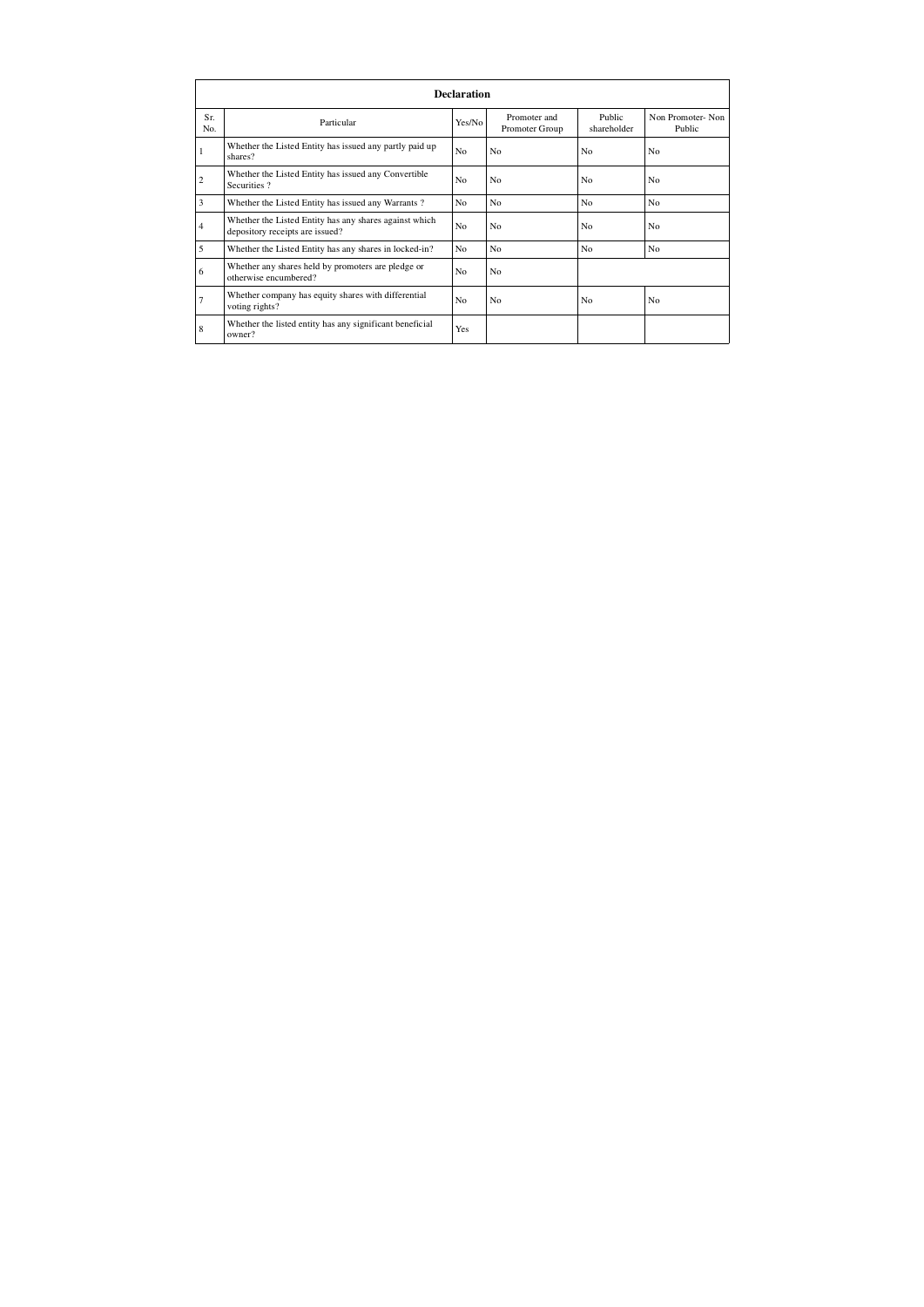|                          | Table I - Summary Statement holding of specified securities |                      |                       |                             |                          |                                         |                                                  |                                                                  |       |                           |            |
|--------------------------|-------------------------------------------------------------|----------------------|-----------------------|-----------------------------|--------------------------|-----------------------------------------|--------------------------------------------------|------------------------------------------------------------------|-------|---------------------------|------------|
|                          | Category of                                                 | Nos. Of              | No. of<br>fully paid  | No. Of<br>Partly<br>paid-up | No. Of<br>shares         | Total nos.<br>shares held               | Shareholding as<br>a % of total no.<br>of shares | Number of Voting Rights held in each<br>class of securities (IX) |       |                           |            |
| Category<br>$($ $\Gamma$ | shareholder                                                 | shareholders         | up equity<br>shares   | equity                      | underlying<br>Depository | $(VII) =$<br>$(IV)+(V)+$                | (calculated as<br>per SCRR,                      |                                                                  |       | No of Voting (XIV) Rights | Total as a |
| (II)                     |                                                             | (III)<br>held $(IV)$ | shares<br>held<br>(V) | Receipts<br>(VI)            | (VI)                     | 1957) (VIII) As<br>a % of<br>$(A+B+C2)$ | Class<br>eg: X                                   | <b>Class</b><br>eg:y                                             | Total | $%$ of<br>$(A+B+C)$       |            |
| (A)                      | Promoter &<br>Promoter<br>Group                             | $\overline{4}$       | 1747955               |                             |                          | 1747955                                 | 52.28                                            | 1747955                                                          |       | 1747955                   | 52.28      |
| (B)                      | Public                                                      | 1512                 | 1595288               |                             |                          | 1595288                                 | 47.72                                            | 1595288                                                          |       | 1595288 47.72             |            |
| (C)                      | Non<br>Promoter-<br>Non Public                              |                      |                       |                             |                          |                                         |                                                  |                                                                  |       |                           |            |
| (C1)                     | <b>Shares</b><br>underlying<br><b>DRs</b>                   |                      |                       |                             |                          |                                         |                                                  |                                                                  |       |                           |            |
| (C2)                     | Shares held<br>by<br>Employee<br>Trusts                     |                      |                       |                             |                          |                                         |                                                  |                                                                  |       |                           |            |
|                          | Total                                                       | 1516                 | 3343243               |                             |                          | 3343243                                 | 100                                              | 3343243                                                          |       | 3343243                   | 100        |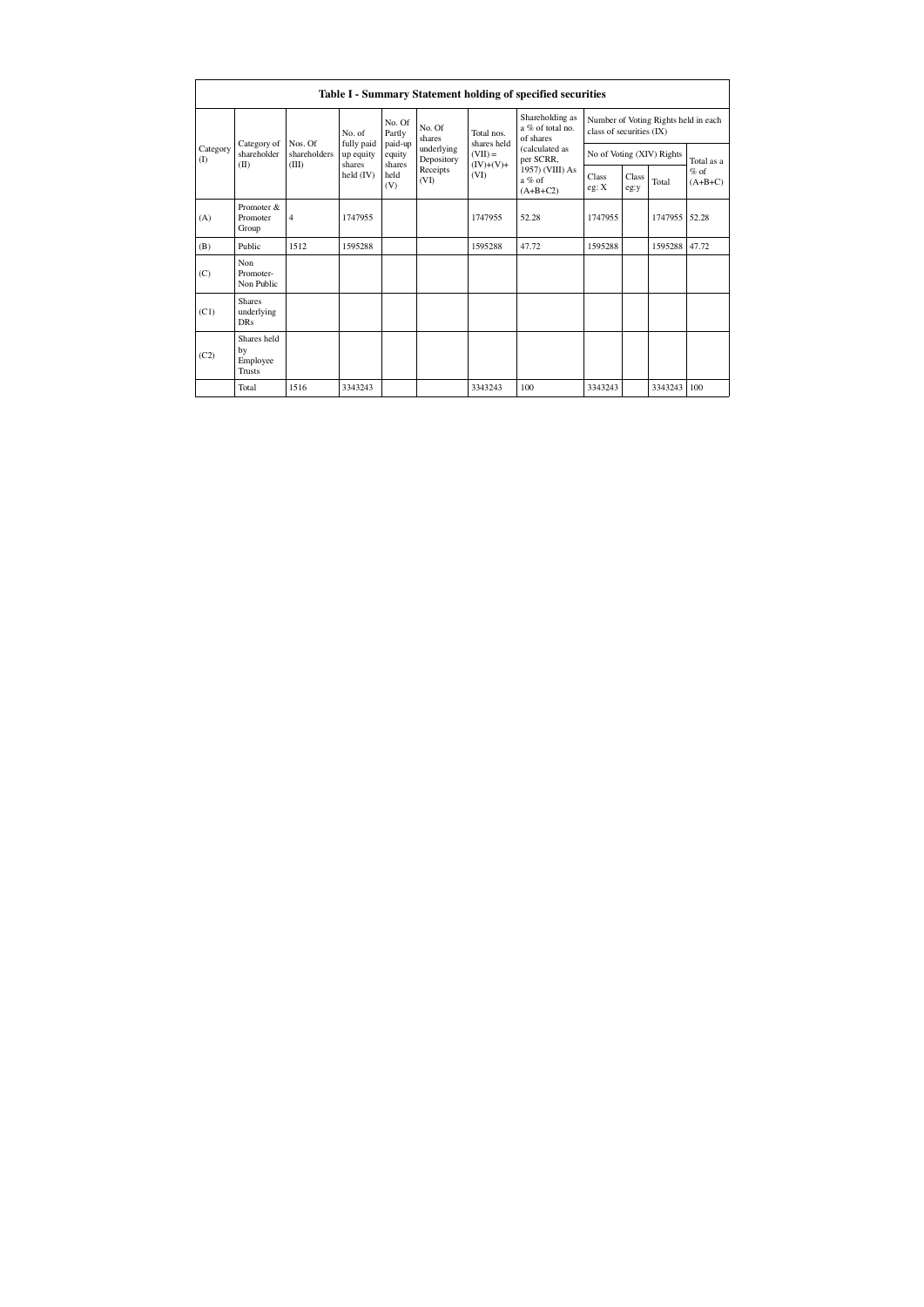|                           |                                                |                                                           |                                                      |                                                                             | Table I - Summary Statement holding of specified securities                                                |                                          |                                                    |                                                                               |                                                  |                                       |
|---------------------------|------------------------------------------------|-----------------------------------------------------------|------------------------------------------------------|-----------------------------------------------------------------------------|------------------------------------------------------------------------------------------------------------|------------------------------------------|----------------------------------------------------|-------------------------------------------------------------------------------|--------------------------------------------------|---------------------------------------|
| Category<br>$($ I<br>(II) | Category of<br>shareholder                     | No. Of<br><b>Shares</b><br>Underlying                     | No. of<br><b>Shares</b><br>Underlying<br>Outstanding | No. Of Shares<br>Underlying<br>Outstanding<br>convertible<br>securities and | Shareholding, as<br>a % assuming full<br>conversion of<br>convertible<br>securities (as a<br>percentage of | Number of<br>Locked in<br>shares $(XII)$ |                                                    | Number of<br><b>Shares</b><br>pledged or<br>otherwise<br>encumbered<br>(XIII) |                                                  | Number of<br>equity shares<br>held in |
|                           |                                                | Outstanding<br>convertible<br>securities $(X)$<br>$(X_i)$ | Warrants<br>No. Of<br>Warrants (Xi)<br>(a)           |                                                                             | diluted share<br>capital) $(XI)$ =<br>$(VII)+(X)$ As a %<br>of $(A+B+C2)$                                  | No.<br>(a)                               | As a %<br>of total<br><b>Shares</b><br>held<br>(b) | No.<br>(a)                                                                    | As a $%$<br>of total<br><b>Shares</b><br>held(b) | dematerialized<br>form $(XIV)$        |
| (A)                       | Promoter &<br>Promoter<br>Group                |                                                           |                                                      |                                                                             | 52.28                                                                                                      |                                          |                                                    |                                                                               |                                                  | 1728020                               |
| (B)                       | Public                                         |                                                           |                                                      |                                                                             | 47.72                                                                                                      |                                          |                                                    |                                                                               |                                                  | 1452398                               |
| (C)                       | Non.<br>Promoter-<br>Non Public                |                                                           |                                                      |                                                                             |                                                                                                            |                                          |                                                    |                                                                               |                                                  |                                       |
| (C1)                      | <b>Shares</b><br>underlying<br>DR <sub>s</sub> |                                                           |                                                      |                                                                             |                                                                                                            |                                          |                                                    |                                                                               |                                                  |                                       |
| (C2)                      | Shares held<br>by<br>Employee<br><b>Trusts</b> |                                                           |                                                      |                                                                             |                                                                                                            |                                          |                                                    |                                                                               |                                                  |                                       |
|                           | Total                                          |                                                           |                                                      |                                                                             | 100                                                                                                        |                                          |                                                    |                                                                               |                                                  | 3180418                               |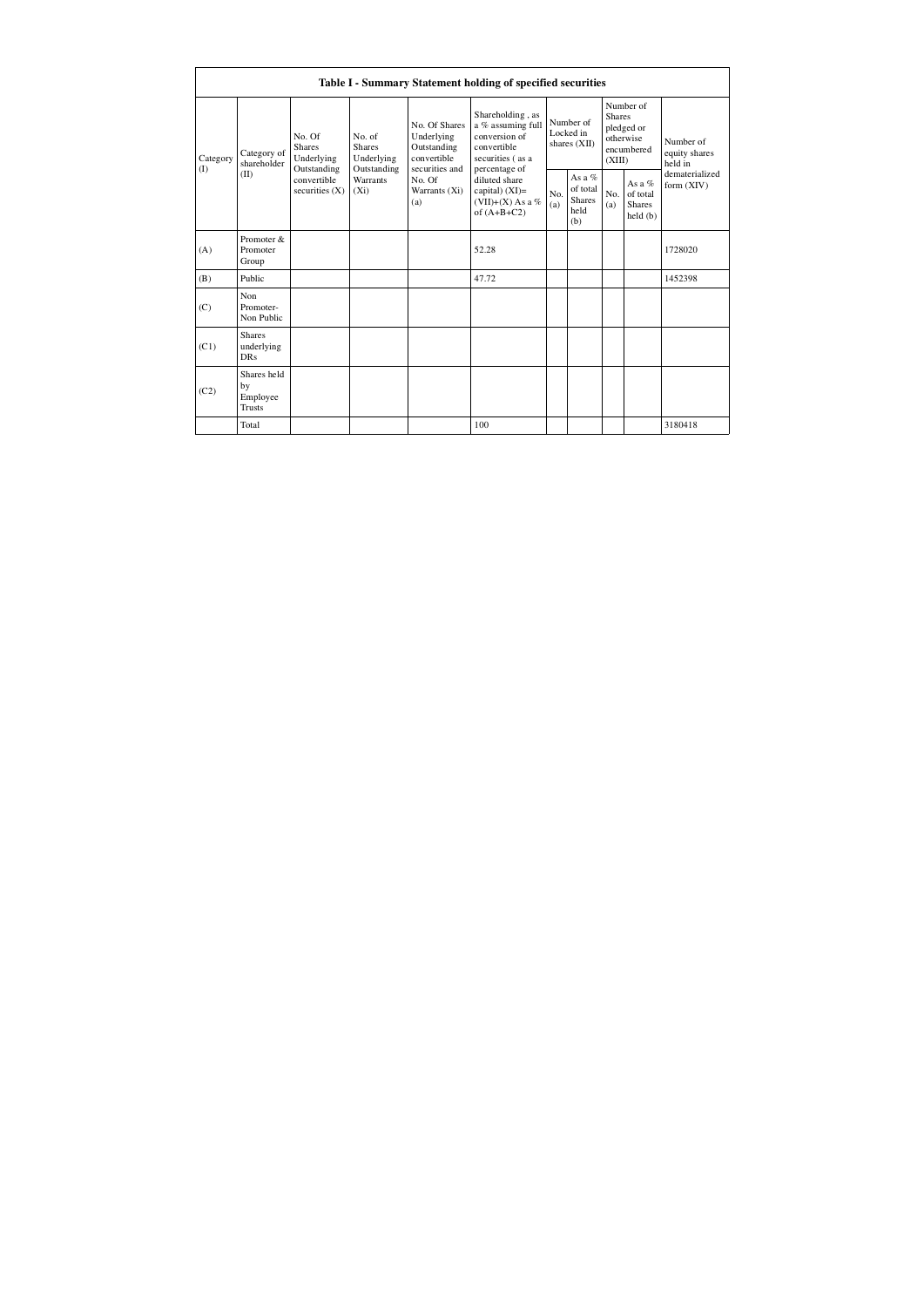| Table II - Statement showing shareholding pattern of the Promoter and Promoter Group        |                                                                                                                     |                                                                                      |                             |                       |                                                |                                     |                                                              |                                                                  |               |                       |                           |  |
|---------------------------------------------------------------------------------------------|---------------------------------------------------------------------------------------------------------------------|--------------------------------------------------------------------------------------|-----------------------------|-----------------------|------------------------------------------------|-------------------------------------|--------------------------------------------------------------|------------------------------------------------------------------|---------------|-----------------------|---------------------------|--|
|                                                                                             |                                                                                                                     |                                                                                      | No. of<br>fully             | No.<br>Of<br>Partly   | No. Of                                         | Total nos.                          | Shareholding<br>as a % of total                              | Number of Voting Rights held in<br>each class of securities (IX) |               |                       |                           |  |
| Sr.                                                                                         | Category & Name<br>of the<br>Shareholders (I)                                                                       | Nos. Of<br>shareholders<br>(III)                                                     | paid up<br>equity<br>shares | paid-<br>up<br>equity | shares<br>underlying<br>Depository<br>Receipts | shares<br>held (VII)<br>$(IV)+(V)+$ | no. of shares<br>(calculated as<br>per SCRR,<br>1957) (VIII) | No of Voting (XIV)<br>Rights                                     |               | Total<br>as a %<br>of |                           |  |
|                                                                                             |                                                                                                                     |                                                                                      | held<br>(IV)                | shares<br>held<br>(V) | (VI)                                           | (VI)                                | As a % of<br>$(A+B+C2)$                                      | Class<br>eg: X                                                   | Class<br>eg:y | Total                 | Total<br>Voting<br>rights |  |
| A                                                                                           |                                                                                                                     | Table II - Statement showing shareholding pattern of the Promoter and Promoter Group |                             |                       |                                                |                                     |                                                              |                                                                  |               |                       |                           |  |
| (1)                                                                                         | Indian                                                                                                              |                                                                                      |                             |                       |                                                |                                     |                                                              |                                                                  |               |                       |                           |  |
| (a)                                                                                         | Individuals/Hindu<br>undivided Family                                                                               | $\overline{c}$                                                                       | 1486630                     |                       |                                                | 1486630                             | 44.47                                                        | 1486630                                                          |               | 1486630               | 44.47                     |  |
| (d)                                                                                         | Any Other<br>(specify)                                                                                              | $\overline{c}$                                                                       | 261325                      |                       |                                                | 261325                              | 7.82                                                         | 261325                                                           |               | 261325                | 7.82                      |  |
| Sub-Total<br>(A)(1)                                                                         |                                                                                                                     | $\overline{4}$                                                                       | 1747955                     |                       |                                                | 1747955                             | 52.28                                                        | 1747955                                                          |               | 1747955               | 52.28                     |  |
| (2)                                                                                         | Foreign                                                                                                             |                                                                                      |                             |                       |                                                |                                     |                                                              |                                                                  |               |                       |                           |  |
| Total<br>Shareholding<br>of Promoter<br>and Promoter<br>Group<br>$(A)= (A)$<br>$(1)+(A)(2)$ |                                                                                                                     | $\overline{4}$                                                                       | 1747955                     |                       |                                                | 1747955                             | 52.28                                                        | 1747955                                                          |               | 1747955               | 52.28                     |  |
| B                                                                                           |                                                                                                                     | Table III - Statement showing shareholding pattern of the Public shareholder         |                             |                       |                                                |                                     |                                                              |                                                                  |               |                       |                           |  |
| (1)                                                                                         | Institutions                                                                                                        |                                                                                      |                             |                       |                                                |                                     |                                                              |                                                                  |               |                       |                           |  |
| (3)                                                                                         | Non-institutions                                                                                                    |                                                                                      |                             |                       |                                                |                                     |                                                              |                                                                  |               |                       |                           |  |
| (a(i))                                                                                      | Individuals -<br>i.Individual<br>shareholders<br>holding nominal<br>share capital up to<br>Rs. 2 lakhs.             | 1420                                                                                 | 620143                      |                       |                                                | 620143                              | 18.55                                                        | 620143                                                           |               | 620143                | 18.55                     |  |
| (a(ii))                                                                                     | Individuals - ii.<br>Individual<br>shareholders<br>holding nominal<br>share capital in<br>excess of Rs. 2<br>lakhs. | 10                                                                                   | 499361                      |                       |                                                | 499361                              | 14.94                                                        | 499361                                                           |               | 499361                | 14.94                     |  |
| (b)                                                                                         | NBFCs registered<br>with RBI                                                                                        | $\mathbf{1}$                                                                         | 2227                        |                       |                                                | 2227                                | 0.07                                                         | 2227                                                             |               | 2227                  | 0.07                      |  |
| (e)                                                                                         | Any Other<br>(specify)                                                                                              | 81                                                                                   | 473557                      |                       |                                                | 473557                              | 14.16                                                        | 473557                                                           |               | 473557                | 14.16                     |  |
| Sub-Total<br>(B)(3)                                                                         |                                                                                                                     | 1512                                                                                 | 1595288                     |                       |                                                | 1595288                             | 47.72                                                        | 1595288                                                          |               | 1595288               | 47.72                     |  |
| <b>Total Public</b><br>Shareholding<br>$(B)=B)$<br>$(1)+(B)$<br>$(2)+(B)(3)$                |                                                                                                                     | 1512                                                                                 | 1595288                     |                       |                                                | 1595288                             | 47.72                                                        | 1595288                                                          |               | 1595288               | 47.72                     |  |
| С                                                                                           | Table IV - Statement showing shareholding pattern of the Non Promoter- Non Public shareholder                       |                                                                                      |                             |                       |                                                |                                     |                                                              |                                                                  |               |                       |                           |  |
| Total (<br>$A+B+C2$ )                                                                       |                                                                                                                     | 1516                                                                                 | 3343243                     |                       |                                                | 3343243                             | 100                                                          | 3343243                                                          |               | 3343243               | 100                       |  |
| Total<br>$(A+B+C)$                                                                          |                                                                                                                     | 1516                                                                                 | 3343243                     |                       |                                                | 3343243                             | 100                                                          | 3343243                                                          |               | 3343243               | 100                       |  |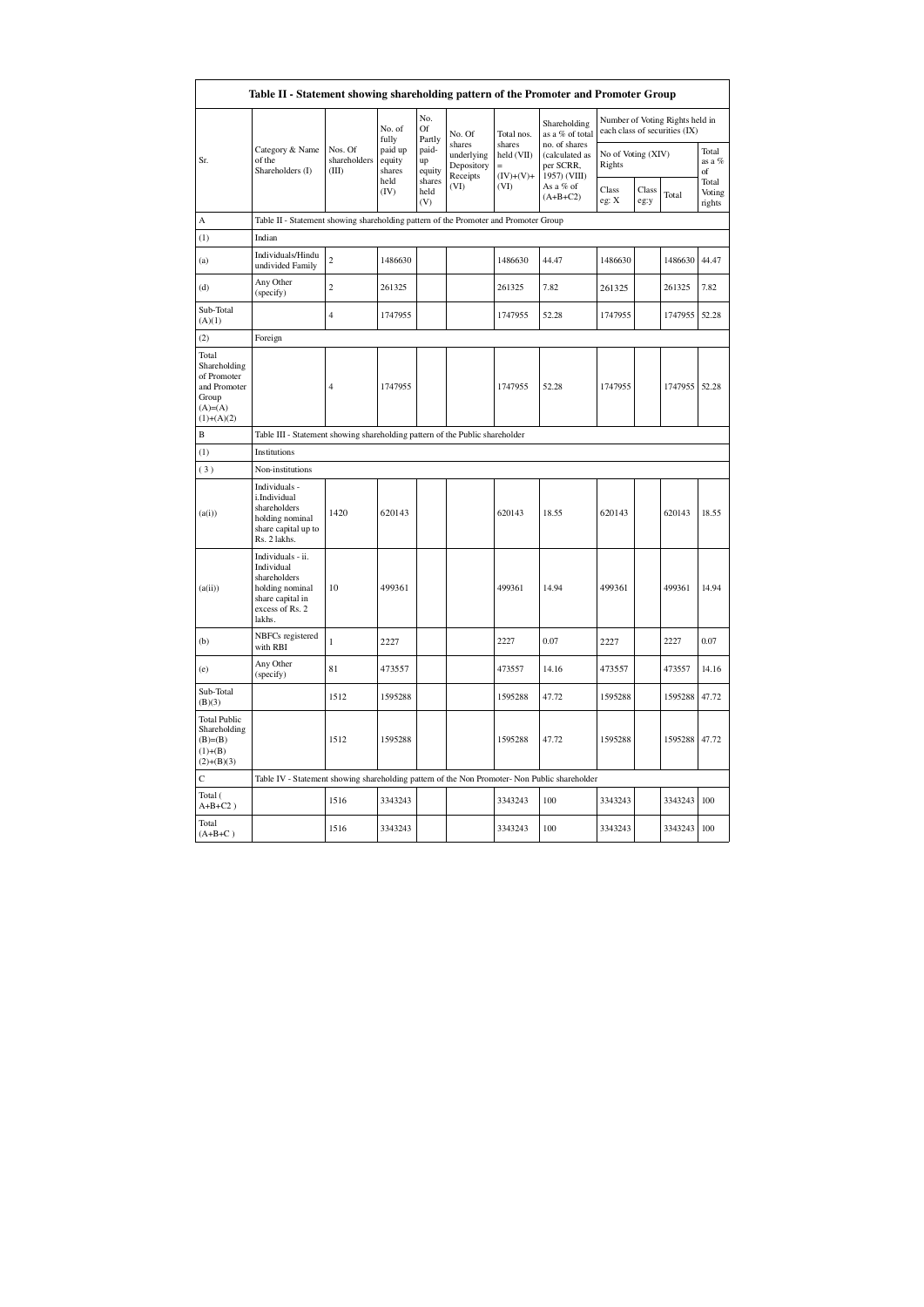| Table II - Statement showing shareholding pattern of the Promoter and Promoter Group    |                                                                                                                                                                        |                                                                 |                                                                                                                |                                                                                                    |                                                    |            |                                                               |                                         |                            |
|-----------------------------------------------------------------------------------------|------------------------------------------------------------------------------------------------------------------------------------------------------------------------|-----------------------------------------------------------------|----------------------------------------------------------------------------------------------------------------|----------------------------------------------------------------------------------------------------|----------------------------------------------------|------------|---------------------------------------------------------------|-----------------------------------------|----------------------------|
|                                                                                         | No. Of<br>No. of<br><b>Shares</b><br><b>Shares</b><br>Underlying<br>Underlying<br>Outstanding<br>Outstanding<br>convertible<br>Warrants<br>securities $(X)$<br>$(X_i)$ |                                                                 | No. Of Shares<br>Underlying<br>Outstanding                                                                     | Shareholding, as<br>a % assuming full<br>conversion of<br>convertible                              | Number of<br>Locked in<br>shares (XII)             |            | Number of Shares<br>pledged or otherwise<br>encumbered (XIII) |                                         | Number of<br>equity shares |
| Sr.                                                                                     |                                                                                                                                                                        | convertible<br>securities and<br>No. Of<br>Warrants (Xi)<br>(a) | securities (as a<br>percentage of<br>diluted share<br>capital) $(XI)$ =<br>$(VII)+(X)$ As a %<br>of $(A+B+C2)$ | No.<br>(a)                                                                                         | As a %<br>of total<br><b>Shares</b><br>held<br>(b) | No.<br>(a) | As a % of total<br>Shares held (b)                            | held in<br>dematerialized<br>form (XIV) |                            |
| А                                                                                       |                                                                                                                                                                        |                                                                 |                                                                                                                | Table II - Statement showing shareholding pattern of the Promoter and Promoter Group               |                                                    |            |                                                               |                                         |                            |
| (1)                                                                                     | Indian                                                                                                                                                                 |                                                                 |                                                                                                                |                                                                                                    |                                                    |            |                                                               |                                         |                            |
| (a)                                                                                     |                                                                                                                                                                        |                                                                 |                                                                                                                | 44.47                                                                                              |                                                    |            |                                                               |                                         | 1466695                    |
| (d)                                                                                     |                                                                                                                                                                        |                                                                 |                                                                                                                | 7.82                                                                                               |                                                    |            |                                                               |                                         | 261325                     |
| Sub-Total<br>(A)(1)                                                                     |                                                                                                                                                                        |                                                                 |                                                                                                                | 52.28                                                                                              |                                                    |            |                                                               |                                         | 1728020                    |
| (2)                                                                                     | Foreign                                                                                                                                                                |                                                                 |                                                                                                                |                                                                                                    |                                                    |            |                                                               |                                         |                            |
| Total<br>Shareholding<br>of Promoter<br>and Promoter<br>Group $(A)=(A)$<br>$(1)+(A)(2)$ |                                                                                                                                                                        |                                                                 |                                                                                                                | 52.28                                                                                              |                                                    |            |                                                               |                                         | 1728020                    |
| $\, {\bf B}$                                                                            |                                                                                                                                                                        |                                                                 |                                                                                                                | Table III - Statement showing shareholding pattern of the Public shareholder                       |                                                    |            |                                                               |                                         |                            |
| (1)                                                                                     | Institutions                                                                                                                                                           |                                                                 |                                                                                                                |                                                                                                    |                                                    |            |                                                               |                                         |                            |
| (3)                                                                                     | Non-institutions                                                                                                                                                       |                                                                 |                                                                                                                |                                                                                                    |                                                    |            |                                                               |                                         |                            |
| (a(i))                                                                                  |                                                                                                                                                                        |                                                                 |                                                                                                                | 18.55                                                                                              |                                                    |            |                                                               |                                         | 508748                     |
| (a(ii))                                                                                 |                                                                                                                                                                        |                                                                 |                                                                                                                | 14.94                                                                                              |                                                    |            |                                                               |                                         | 477486                     |
| (b)                                                                                     |                                                                                                                                                                        |                                                                 |                                                                                                                | 0.07                                                                                               |                                                    |            |                                                               |                                         | 2227                       |
| (e)                                                                                     |                                                                                                                                                                        |                                                                 |                                                                                                                | 14.16                                                                                              |                                                    |            |                                                               |                                         | 463937                     |
| Sub-Total<br>(B)(3)                                                                     |                                                                                                                                                                        |                                                                 |                                                                                                                | 47.72                                                                                              |                                                    |            |                                                               |                                         | 1452398                    |
| <b>Total Public</b><br>Shareholding<br>$(B)=B)$<br>$(1)+(B)$<br>$(2)+(B)(3)$            |                                                                                                                                                                        |                                                                 |                                                                                                                | 47.72                                                                                              |                                                    |            |                                                               |                                         | 1452398                    |
| C                                                                                       |                                                                                                                                                                        |                                                                 |                                                                                                                | Table IV - Statement showing shareholding pattern of the Non Promoter-Non Public shareholder       |                                                    |            |                                                               |                                         |                            |
| Total (<br>$A+B+C2$ )                                                                   |                                                                                                                                                                        |                                                                 |                                                                                                                | 100                                                                                                |                                                    |            |                                                               |                                         | 3180418                    |
| Total (A+B+C                                                                            |                                                                                                                                                                        |                                                                 |                                                                                                                | 100                                                                                                |                                                    |            |                                                               |                                         | 3180418                    |
|                                                                                         |                                                                                                                                                                        |                                                                 |                                                                                                                | Disclosure of notes in case of promoter holiding in dematerialsed form is less than 100 percentage |                                                    |            |                                                               | Textual<br>Information(1)               |                            |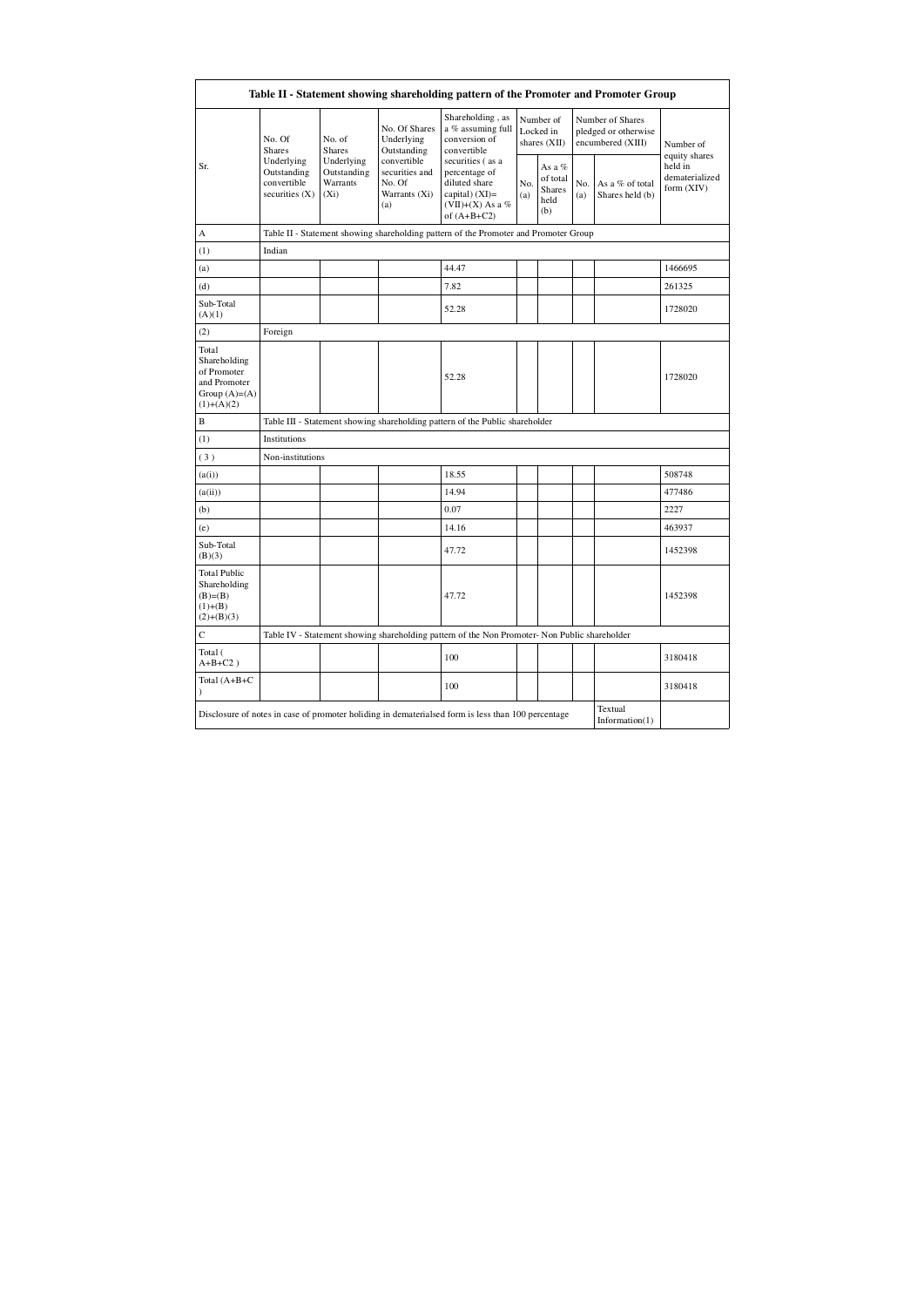| <b>Text Block</b>                                                                           |  |  |  |  |  |  |  |
|---------------------------------------------------------------------------------------------|--|--|--|--|--|--|--|
| 19935 Equity Shares held by Late Dr. Raunaq Singh could not be dematerialised due to death. |  |  |  |  |  |  |  |
|                                                                                             |  |  |  |  |  |  |  |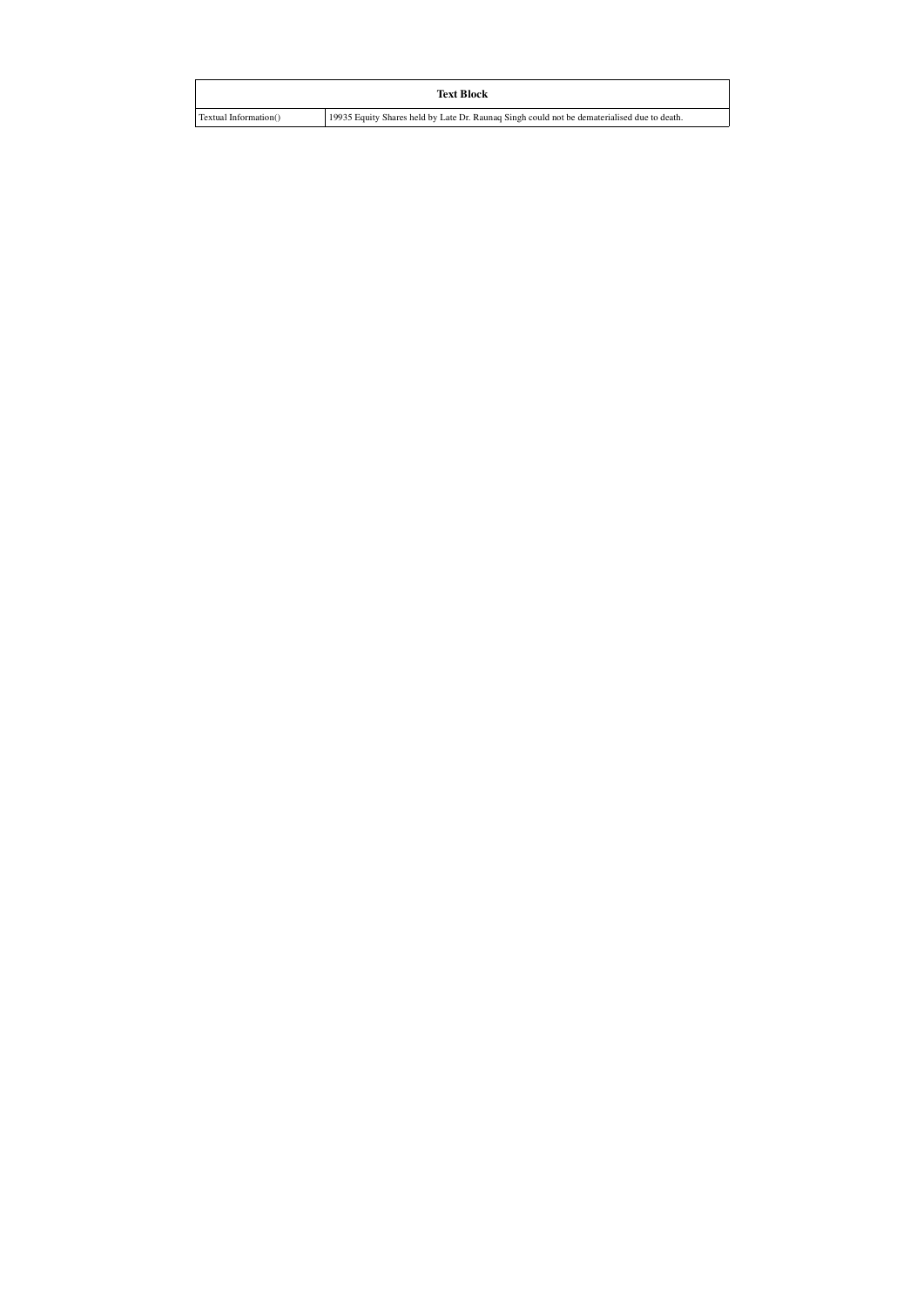|                                                                                                                                                                                          | Individuals/Hindu undivided Family                            |                        |                       |  |  |  |  |  |  |
|------------------------------------------------------------------------------------------------------------------------------------------------------------------------------------------|---------------------------------------------------------------|------------------------|-----------------------|--|--|--|--|--|--|
| Searial No.                                                                                                                                                                              | $\mathbf{1}$                                                  | $\overline{c}$         |                       |  |  |  |  |  |  |
| Name of the<br>Shareholders (I)                                                                                                                                                          | Surinder Paul Kanwar                                          | Raunaq Singh           | Click here to go back |  |  |  |  |  |  |
| PAN (II)                                                                                                                                                                                 | AAFPK8732L                                                    | ZZZZZ9999Z             | Total                 |  |  |  |  |  |  |
| No. of fully paid<br>up equity shares<br>held (IV)                                                                                                                                       | 1466695                                                       | 19935                  | 1486630               |  |  |  |  |  |  |
| No. Of Partly paid-<br>up equity shares<br>held(V)                                                                                                                                       |                                                               |                        |                       |  |  |  |  |  |  |
| No. Of shares<br>underlying<br>Depository<br>Receipts (VI)                                                                                                                               |                                                               |                        |                       |  |  |  |  |  |  |
| Total nos. shares<br>$held (VII) =$<br>$(IV)+(V)+(VI)$                                                                                                                                   | 1466695                                                       | 19935                  | 1486630               |  |  |  |  |  |  |
| Shareholding as a<br>% of total no. of<br>shares (calculated<br>as per SCRR,<br>1957) (VIII) As a<br>$%$ of $(A+B+C2)$                                                                   | 43.87                                                         | $0.6\,$                | 44.47                 |  |  |  |  |  |  |
|                                                                                                                                                                                          | Number of Voting Rights held in each class of securities (IX) |                        |                       |  |  |  |  |  |  |
| Class eg:X                                                                                                                                                                               | 1466695                                                       | 19935                  | 1486630               |  |  |  |  |  |  |
| Class eg:y                                                                                                                                                                               |                                                               |                        |                       |  |  |  |  |  |  |
| Total                                                                                                                                                                                    | 1466695                                                       | 19935                  | 1486630               |  |  |  |  |  |  |
| Total as a % of<br>Total Voting rights                                                                                                                                                   | 43.87                                                         | 0.6                    | 44.47                 |  |  |  |  |  |  |
| No. Of Shares<br>Underlying<br>Outstanding<br>convertible<br>securities $(X)$                                                                                                            |                                                               |                        |                       |  |  |  |  |  |  |
| No. of Shares<br>Underlying<br>Outstanding<br>Warrants (Xi)                                                                                                                              |                                                               |                        |                       |  |  |  |  |  |  |
| No. Of Shares<br>Underlying<br>Outstanding<br>convertible<br>securities and No.<br>Of Warrants (Xi)<br>(a)                                                                               |                                                               |                        |                       |  |  |  |  |  |  |
| Shareholding, as a<br>% assuming full<br>conversion of<br>convertible<br>securities (as a<br>percentage of<br>diluted share<br>capital) (XI)=<br>$(VII)+(Xi)(a) As a$<br>% of $(A+B+C2)$ | 43.87                                                         | 0.6                    | 44.47                 |  |  |  |  |  |  |
| Number of Locked in shares (XII)                                                                                                                                                         |                                                               |                        |                       |  |  |  |  |  |  |
| No. (a)<br>As a % of total                                                                                                                                                               |                                                               |                        |                       |  |  |  |  |  |  |
| Shares held (b)                                                                                                                                                                          |                                                               |                        |                       |  |  |  |  |  |  |
|                                                                                                                                                                                          | Number of Shares pledged or otherwise encumbered (XIII)       |                        |                       |  |  |  |  |  |  |
| No. (a)<br>As a % of total                                                                                                                                                               |                                                               |                        |                       |  |  |  |  |  |  |
| Shares held (b)<br>Number of equity<br>shares held in<br>dematerialized<br>form (XIV)                                                                                                    | 1466695                                                       | $\boldsymbol{0}$       | 1466695               |  |  |  |  |  |  |
| Reason for not providing PAN                                                                                                                                                             |                                                               |                        |                       |  |  |  |  |  |  |
| Reason for not<br>providing PAN                                                                                                                                                          |                                                               | Textual Information(1) |                       |  |  |  |  |  |  |
| Shareholder type                                                                                                                                                                         | Promoter                                                      | Promoter               |                       |  |  |  |  |  |  |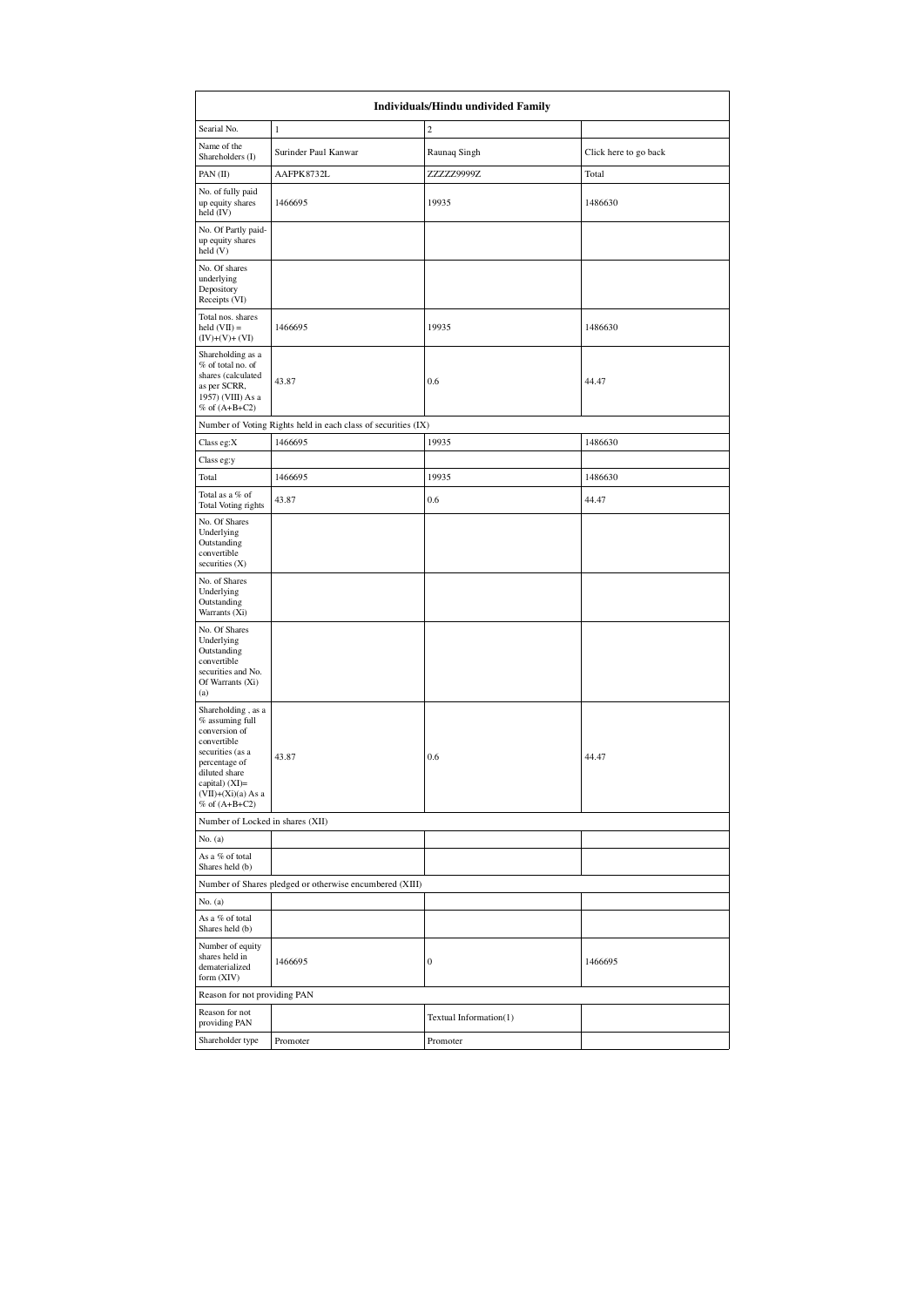|                        | <b>Text Block</b> |
|------------------------|-------------------|
| Textual Information(1) | Deceased          |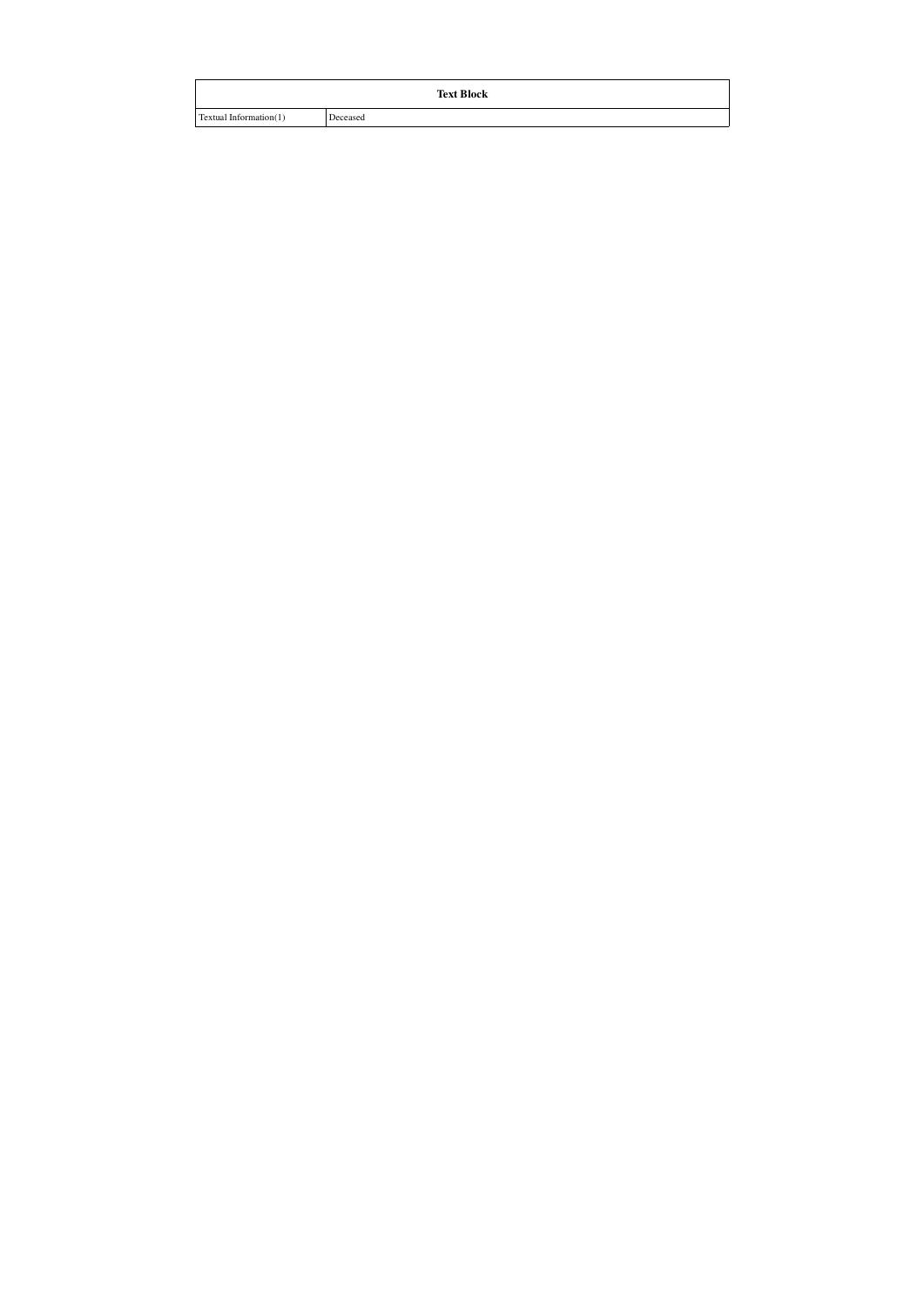|                                                                                                                               | Any Other (specify)                                           |                                                                                                             |                          |  |  |  |  |  |
|-------------------------------------------------------------------------------------------------------------------------------|---------------------------------------------------------------|-------------------------------------------------------------------------------------------------------------|--------------------------|--|--|--|--|--|
| Searial No.                                                                                                                   | $\,1$                                                         | $\overline{c}$                                                                                              |                          |  |  |  |  |  |
| Category                                                                                                                      | <b>Bodies Corporate</b>                                       | <b>Bodies Corporate</b>                                                                                     | Click here to<br>go back |  |  |  |  |  |
| Name of the<br>Shareholders (I)                                                                                               | Gulab Merchandise Private<br>Limited                          | Vibrant Reality Infra Private Limited (Formerly known as Vibrant<br>Finance and Investment Private Limited) |                          |  |  |  |  |  |
| PAN (II)                                                                                                                      | AACCG4079Q                                                    | AAACV0104B                                                                                                  | Total                    |  |  |  |  |  |
| No. of the<br>Shareholders (I)                                                                                                | 1                                                             | $\mathbf{1}$                                                                                                | $\boldsymbol{2}$         |  |  |  |  |  |
| No. of fully paid<br>up equity shares<br>held $(IV)$                                                                          | 144825                                                        | 116500                                                                                                      | 261325                   |  |  |  |  |  |
| No. Of Partly paid-<br>up equity shares<br>held (V)                                                                           |                                                               |                                                                                                             |                          |  |  |  |  |  |
| No. Of shares<br>underlying<br>Depository<br>Receipts (VI)                                                                    |                                                               |                                                                                                             |                          |  |  |  |  |  |
| Total nos. shares<br>held $(VII) =$<br>$(IV)+(V)+(VI)$                                                                        | 144825                                                        | 116500                                                                                                      | 261325                   |  |  |  |  |  |
| Shareholding as a<br>% of total no. of<br>shares (calculated<br>as per SCRR,<br>1957) (VIII) As a<br>% of $(A+B+C2)$          | 4.33                                                          | 3.48                                                                                                        | 7.82                     |  |  |  |  |  |
|                                                                                                                               | Number of Voting Rights held in each class of securities (IX) |                                                                                                             |                          |  |  |  |  |  |
| Class eg: X                                                                                                                   | 144825                                                        | 116500                                                                                                      | 261325                   |  |  |  |  |  |
| Class eg:y                                                                                                                    |                                                               |                                                                                                             |                          |  |  |  |  |  |
| Total                                                                                                                         | 144825                                                        | 116500                                                                                                      | 261325                   |  |  |  |  |  |
| Total as a % of<br>Total Voting rights                                                                                        | 4.33                                                          | 3.48                                                                                                        | 7.82                     |  |  |  |  |  |
| No. Of Shares<br>Underlying<br>Outstanding<br>convertible<br>securities (X)                                                   |                                                               |                                                                                                             |                          |  |  |  |  |  |
| No. of Shares<br>Underlying<br>Outstanding<br>Warrants (Xi)                                                                   |                                                               |                                                                                                             |                          |  |  |  |  |  |
| No. Of Shares<br>Underlying<br>Outstanding<br>convertible<br>securities and No.<br>Of Warrants (Xi)<br>(a)                    |                                                               |                                                                                                             |                          |  |  |  |  |  |
| Shareholding, as a<br>$%$ assuming full<br>conversion of<br>convertible<br>securities (as a<br>percentage of<br>diluted share | 4.33                                                          | 3.48                                                                                                        | 7.82                     |  |  |  |  |  |
| capital) $(XI)=$<br>$(VII)+(X)$ As a %<br>of $(A+B+C2)$                                                                       |                                                               |                                                                                                             |                          |  |  |  |  |  |
| Number of Locked in shares (XII)                                                                                              |                                                               |                                                                                                             |                          |  |  |  |  |  |
| No. (a)                                                                                                                       |                                                               |                                                                                                             |                          |  |  |  |  |  |
| As a % of total<br>Shares held (b)                                                                                            |                                                               |                                                                                                             |                          |  |  |  |  |  |
|                                                                                                                               | Number of Shares pledged or otherwise encumbered (XIII)       |                                                                                                             |                          |  |  |  |  |  |
| No. $(a)$                                                                                                                     |                                                               |                                                                                                             |                          |  |  |  |  |  |
| As a % of total<br>Shares held (b)                                                                                            |                                                               |                                                                                                             |                          |  |  |  |  |  |
| Number of equity<br>shares held in<br>dematerialized<br>form (XIV)                                                            | 144825                                                        | 116500                                                                                                      | 261325                   |  |  |  |  |  |
| Reason for not providing PAN                                                                                                  |                                                               |                                                                                                             |                          |  |  |  |  |  |
| Reason for not<br>providing PAN                                                                                               |                                                               |                                                                                                             |                          |  |  |  |  |  |
| Shareholder type                                                                                                              | Promoter Group                                                | Promoter Group                                                                                              |                          |  |  |  |  |  |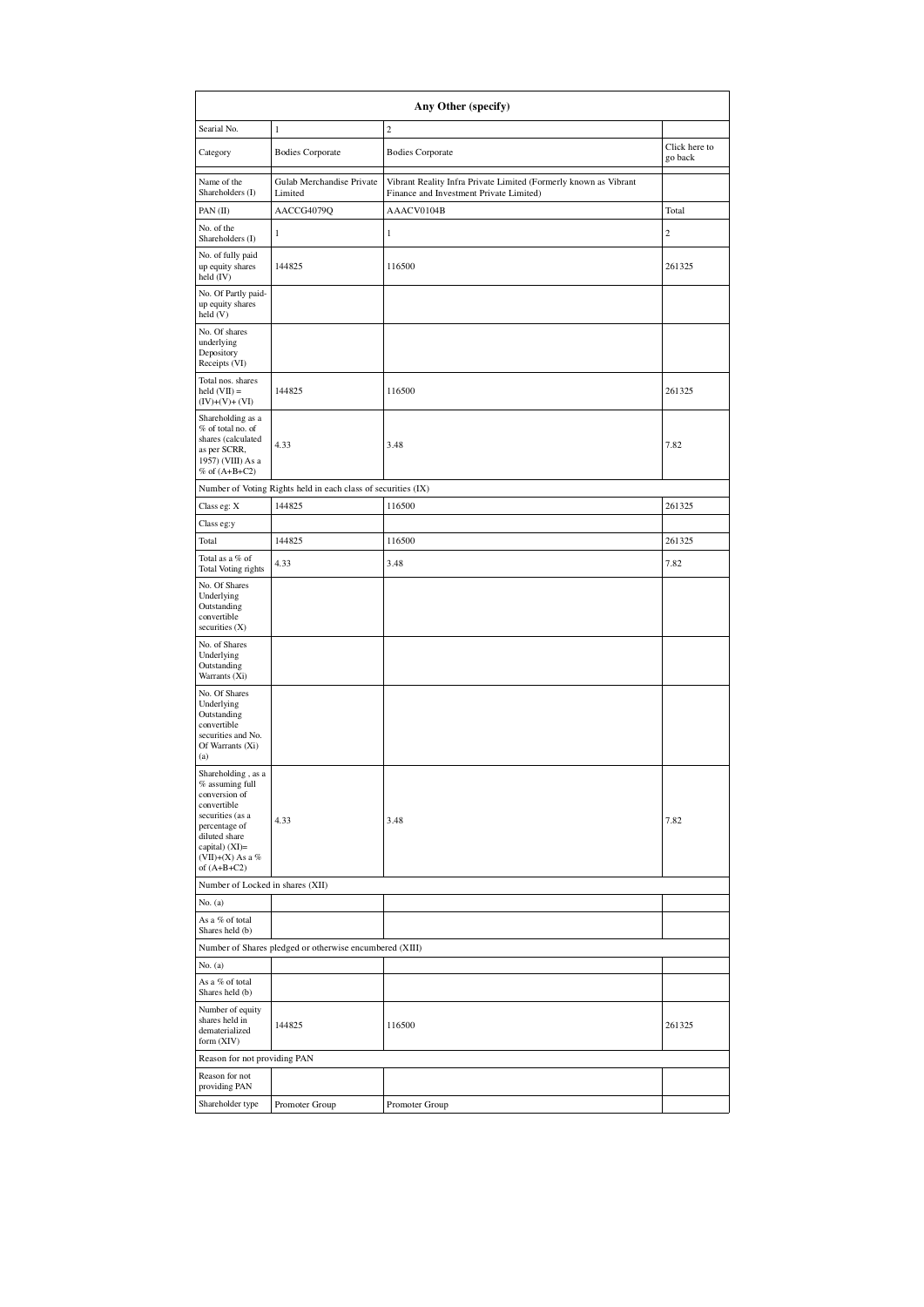|                                                                                                                                                                                      |                                                               |                      |             | Individuals - ii. Individual shareholders holding nominal share capital in excess of Rs. 2 lakhs. |                       |
|--------------------------------------------------------------------------------------------------------------------------------------------------------------------------------------|---------------------------------------------------------------|----------------------|-------------|---------------------------------------------------------------------------------------------------|-----------------------|
| Searial No.                                                                                                                                                                          | 1                                                             | $\overline{c}$       | 3           | $\overline{4}$                                                                                    |                       |
| Name of the<br>Shareholders (I)                                                                                                                                                      | Dheeraj Kumar Lohia                                           | Mahendra Girdharilal | Sangeetha S | Soham Ashokkumar Shah                                                                             | Click here to go back |
| PAN (II)                                                                                                                                                                             | AHCPK2417L                                                    | AAAPW1327L           | AIJPS3739F  | EPCPS3456F                                                                                        | Total                 |
| No. of fully paid<br>up equity shares<br>held (IV)                                                                                                                                   | 43010                                                         | 47849                | 51150       | 200972                                                                                            | 342981                |
| No. Of Partly paid-<br>up equity shares<br>held (V)                                                                                                                                  |                                                               |                      |             |                                                                                                   |                       |
| No. Of shares<br>underlying<br>Depository<br>Receipts (VI)                                                                                                                           |                                                               |                      |             |                                                                                                   |                       |
| Total nos. shares<br>held $(VII) =$<br>$(IV)+(V)+(VI)$                                                                                                                               | 43010                                                         | 47849                | 51150       | 200972                                                                                            | 342981                |
| Shareholding as a<br>% of total no. of<br>shares (calculated<br>as per SCRR,<br>1957) (VIII) As a<br>$% of (A+B+C2)$                                                                 | 1.29                                                          | 1.43                 | 1.53        | 6.01                                                                                              | 10.26                 |
|                                                                                                                                                                                      | Number of Voting Rights held in each class of securities (IX) |                      |             |                                                                                                   |                       |
| Class eg: X                                                                                                                                                                          | 43010                                                         | 47849                | 51150       | 200972                                                                                            | 342981                |
| Class eg:y                                                                                                                                                                           |                                                               |                      |             |                                                                                                   |                       |
| Total                                                                                                                                                                                | 43010                                                         | 47849                | 51150       | 200972                                                                                            | 342981                |
| Total as a % of<br>Total Voting rights                                                                                                                                               | 1.29                                                          | 1.43                 | 1.53        | 6.01                                                                                              | 10.26                 |
| No. Of Shares<br>Underlying<br>Outstanding<br>convertible<br>securities (X)                                                                                                          |                                                               |                      |             |                                                                                                   |                       |
| No. of Shares<br>Underlying<br>Outstanding<br>Warrants (Xi)                                                                                                                          |                                                               |                      |             |                                                                                                   |                       |
| No. Of Shares<br>Underlying<br>Outstanding<br>convertible<br>securities and No.<br>Of Warrants (Xi)<br>(a)                                                                           |                                                               |                      |             |                                                                                                   |                       |
| Shareholding, as a<br>% assuming full<br>conversion of<br>convertible<br>securities (as a<br>percentage of<br>diluted share<br>capital) $(XI)=$<br>(VII)+(X) As a %<br>of $(A+B+C2)$ | 1.29                                                          | 1.43                 | 1.53        | 6.01                                                                                              | 10.26                 |
| Number of Locked in shares (XII)                                                                                                                                                     |                                                               |                      |             |                                                                                                   |                       |
| No. $(a)$                                                                                                                                                                            |                                                               |                      |             |                                                                                                   |                       |
| As a % of total<br>Shares held (b)                                                                                                                                                   |                                                               |                      |             |                                                                                                   |                       |
| Number of equity<br>shares held in<br>dematerialized<br>form (XIV)                                                                                                                   | 43010                                                         | 47849                | 51150       | 200972                                                                                            | 342981                |
| Reason for not providing PAN                                                                                                                                                         |                                                               |                      |             |                                                                                                   |                       |
| Reason for not<br>providing PAN                                                                                                                                                      |                                                               |                      |             |                                                                                                   |                       |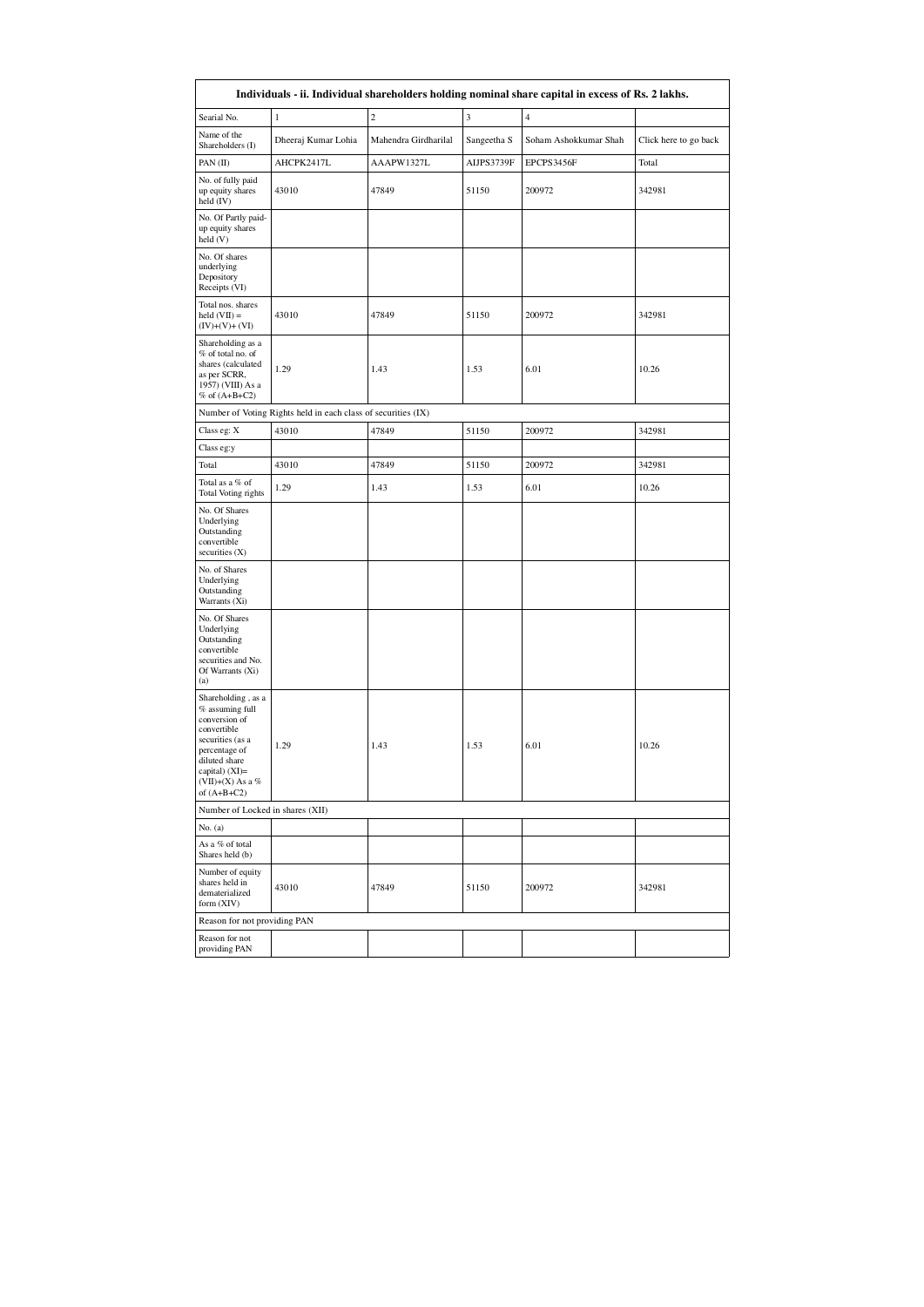|                                                                                                                                                                                        | Any Other (specify) |                |                                                               |                     |                            |                                               |  |  |  |
|----------------------------------------------------------------------------------------------------------------------------------------------------------------------------------------|---------------------|----------------|---------------------------------------------------------------|---------------------|----------------------------|-----------------------------------------------|--|--|--|
| Searial No.                                                                                                                                                                            | $\,1$               | $\overline{c}$ | 3                                                             | $\overline{4}$      | 5                          | 6                                             |  |  |  |
| Category                                                                                                                                                                               | <b>IEPF</b>         | <b>HUF</b>     | Non-Resident Indian<br>(NRI)                                  | Clearing<br>Members | <b>Bodies</b><br>Corporate | <b>Bodies Corporate</b>                       |  |  |  |
| Category / More<br>than 1 percentage                                                                                                                                                   | Category            | Category       | Category                                                      | Category            | Category                   | More than 1 percentage of<br>shareholding     |  |  |  |
| Name of the<br>Shareholders (I)                                                                                                                                                        |                     |                |                                                               |                     |                            | Strategic Capital Partners Private<br>Limited |  |  |  |
| PAN (II)                                                                                                                                                                               |                     |                |                                                               |                     |                            | AAXCS0909G                                    |  |  |  |
| No. of the<br>Shareholders (I)                                                                                                                                                         | $1\,$               | 38             | 17                                                            | 5                   | 20                         | $\mathbf{1}$                                  |  |  |  |
| No. of fully paid<br>up equity shares<br>held (IV)                                                                                                                                     | 125181              | 12834          | 15031                                                         | 1367                | 319144                     | 245316                                        |  |  |  |
| No. Of Partly paid-<br>up equity shares<br>held(V)                                                                                                                                     |                     |                |                                                               |                     |                            |                                               |  |  |  |
| No. Of shares<br>underlying<br>Depository<br>Receipts (VI)                                                                                                                             |                     |                |                                                               |                     |                            |                                               |  |  |  |
| Total nos. shares<br>held $(VII) =$<br>$(IV)+(V)+(VI)$                                                                                                                                 | 125181              | 12834          | 15031                                                         | 1367                | 319144                     | 245316                                        |  |  |  |
| Shareholding as a<br>% of total no. of<br>shares (calculated<br>as per SCRR,<br>1957) (VIII) As a<br>$%$ of $(A+B+C2)$                                                                 | 3.74                | 0.38           | 0.45                                                          | 0.04                | 9.55                       | 7.34                                          |  |  |  |
|                                                                                                                                                                                        |                     |                | Number of Voting Rights held in each class of securities (IX) |                     |                            |                                               |  |  |  |
| Class eg: X                                                                                                                                                                            | 125181              | 12834          | 15031                                                         | 1367                | 319144                     | 245316                                        |  |  |  |
| Class eg:y                                                                                                                                                                             |                     |                |                                                               |                     |                            |                                               |  |  |  |
| Total                                                                                                                                                                                  | 125181              | 12834          | 15031                                                         | 1367                | 319144                     | 245316                                        |  |  |  |
| Total as a % of<br>Total Voting rights                                                                                                                                                 | 3.74                | 0.38           | 0.45                                                          | 0.04                | 9.55                       | 7.34                                          |  |  |  |
| No. Of Shares<br>Underlying<br>Outstanding<br>convertible<br>securities (X)                                                                                                            |                     |                |                                                               |                     |                            |                                               |  |  |  |
| No. of Shares<br>Underlying<br>Outstanding<br>Warrants (Xi)                                                                                                                            |                     |                |                                                               |                     |                            |                                               |  |  |  |
| No. Of Shares<br>Underlying<br>Outstanding<br>convertible<br>securities and No.<br>Of Warrants (Xi)<br>(a)                                                                             |                     |                |                                                               |                     |                            |                                               |  |  |  |
| Shareholding, as a<br>% assuming full<br>conversion of<br>convertible<br>securities (as a<br>percentage of<br>diluted share<br>capital) $(XI)=$<br>(VII)+(X) As a $%$<br>of $(A+B+C2)$ | 3.74                | 0.38           | 0.45                                                          | 0.04                | 9.55                       | 7.34                                          |  |  |  |
| Number of Locked in shares (XII)                                                                                                                                                       |                     |                |                                                               |                     |                            |                                               |  |  |  |
| No. $(a)$                                                                                                                                                                              |                     |                |                                                               |                     |                            |                                               |  |  |  |
| As a % of total<br>Shares held (b)                                                                                                                                                     |                     |                |                                                               |                     |                            |                                               |  |  |  |
| Number of equity<br>shares held in<br>dematerialized<br>form (XIV)                                                                                                                     | 125181              | 12834          | 15031                                                         | 1367                | 309524                     | 245316                                        |  |  |  |
| Reason for not providing PAN                                                                                                                                                           |                     |                |                                                               |                     |                            |                                               |  |  |  |
| Reason for not<br>providing PAN                                                                                                                                                        |                     |                |                                                               |                     |                            |                                               |  |  |  |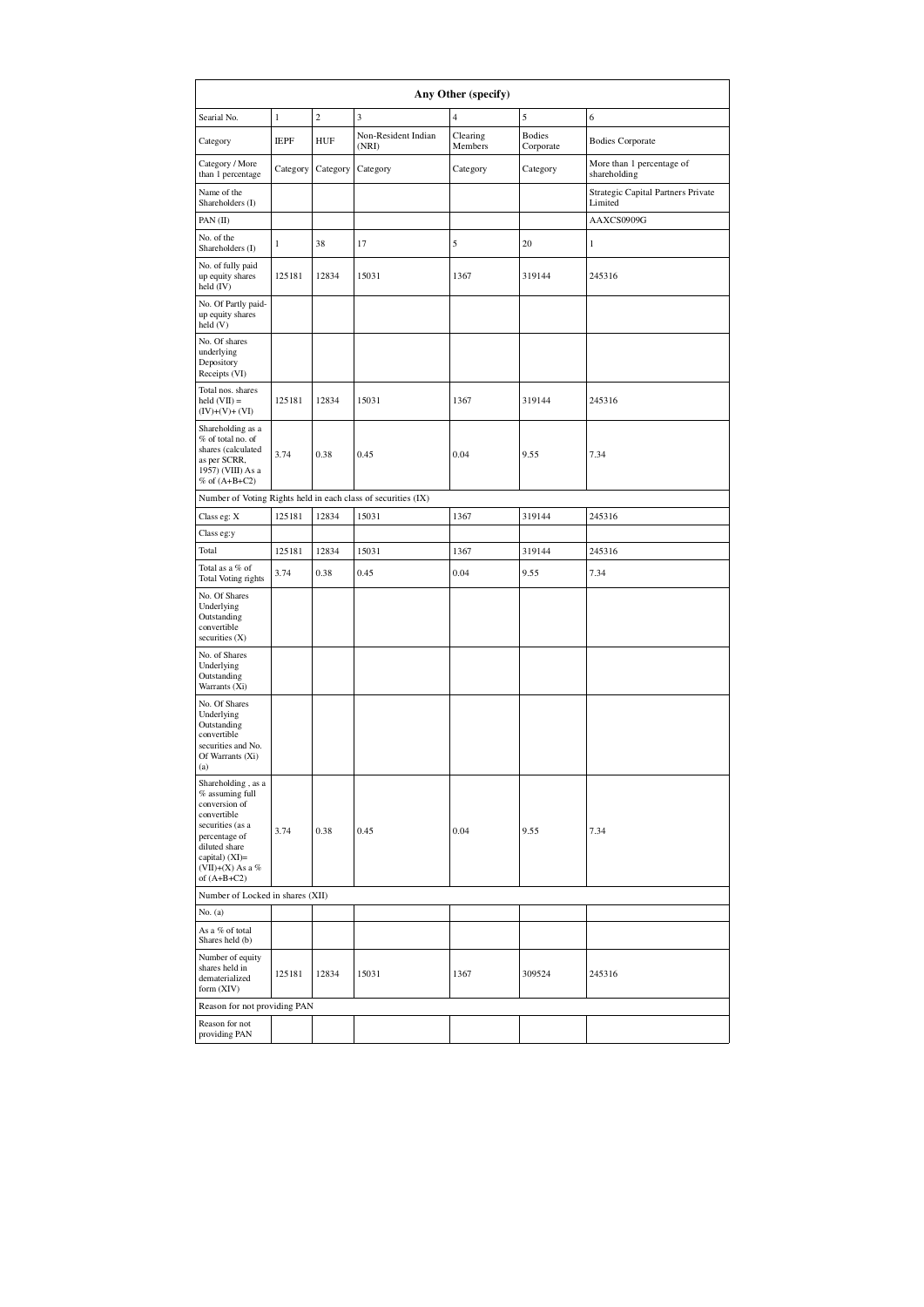| Any Other (specify)                                                                                                                                                                    |                                                               |  |  |  |  |  |  |  |
|----------------------------------------------------------------------------------------------------------------------------------------------------------------------------------------|---------------------------------------------------------------|--|--|--|--|--|--|--|
| Searial No.                                                                                                                                                                            |                                                               |  |  |  |  |  |  |  |
| Category                                                                                                                                                                               |                                                               |  |  |  |  |  |  |  |
| Category / More<br>than 1 percentage                                                                                                                                                   |                                                               |  |  |  |  |  |  |  |
| Name of the<br>Shareholders (I)                                                                                                                                                        | Click here to go back                                         |  |  |  |  |  |  |  |
| PAN (II)                                                                                                                                                                               | Total                                                         |  |  |  |  |  |  |  |
| No. of the<br>Shareholders (I)                                                                                                                                                         | 81                                                            |  |  |  |  |  |  |  |
| No. of fully paid<br>up equity shares<br>held (IV)                                                                                                                                     | 473557                                                        |  |  |  |  |  |  |  |
| No. Of Partly paid-<br>up equity shares<br>held(V)                                                                                                                                     |                                                               |  |  |  |  |  |  |  |
| No. Of shares<br>underlying<br>Depository<br>Receipts (VI)                                                                                                                             |                                                               |  |  |  |  |  |  |  |
| Total nos. shares<br>held $(VII) =$<br>$(IV)+(V)+(VI)$                                                                                                                                 | 473557                                                        |  |  |  |  |  |  |  |
| Shareholding as a<br>% of total no. of<br>shares (calculated<br>as per SCRR,<br>1957) (VIII) As a<br>$%$ of $(A+B+C2)$                                                                 | 14.16                                                         |  |  |  |  |  |  |  |
|                                                                                                                                                                                        | Number of Voting Rights held in each class of securities (IX) |  |  |  |  |  |  |  |
| Class eg: X                                                                                                                                                                            | 473557                                                        |  |  |  |  |  |  |  |
| Class eg:y                                                                                                                                                                             |                                                               |  |  |  |  |  |  |  |
| Total                                                                                                                                                                                  | 473557                                                        |  |  |  |  |  |  |  |
| Total as a % of<br>Total Voting rights                                                                                                                                                 | 14.16                                                         |  |  |  |  |  |  |  |
| No. Of Shares<br>Underlying<br>Outstanding<br>convertible<br>securities (X)                                                                                                            |                                                               |  |  |  |  |  |  |  |
| No. of Shares<br>Underlying<br>Outstanding<br>Warrants (Xi)                                                                                                                            |                                                               |  |  |  |  |  |  |  |
| No. Of Shares<br>Underlying<br>Outstanding<br>convertible<br>securities and No.<br>Of Warrants (Xi)<br>(a)                                                                             |                                                               |  |  |  |  |  |  |  |
| Shareholding, as a<br>% assuming full<br>conversion of<br>convertible<br>securities (as a<br>percentage of<br>diluted share<br>capital) $(XI)=$<br>(VII)+(X) As a $%$<br>of $(A+B+C2)$ | 14.16                                                         |  |  |  |  |  |  |  |
| Number of Locked in shares (XII)                                                                                                                                                       |                                                               |  |  |  |  |  |  |  |
| No. (a)                                                                                                                                                                                |                                                               |  |  |  |  |  |  |  |
| As a % of total<br>Shares held (b)                                                                                                                                                     |                                                               |  |  |  |  |  |  |  |
| Number of equity<br>shares held in<br>dematerialized<br>form (XIV)                                                                                                                     | 463937                                                        |  |  |  |  |  |  |  |
| Reason for not providing PAN                                                                                                                                                           |                                                               |  |  |  |  |  |  |  |
| Reason for not<br>providing PAN                                                                                                                                                        |                                                               |  |  |  |  |  |  |  |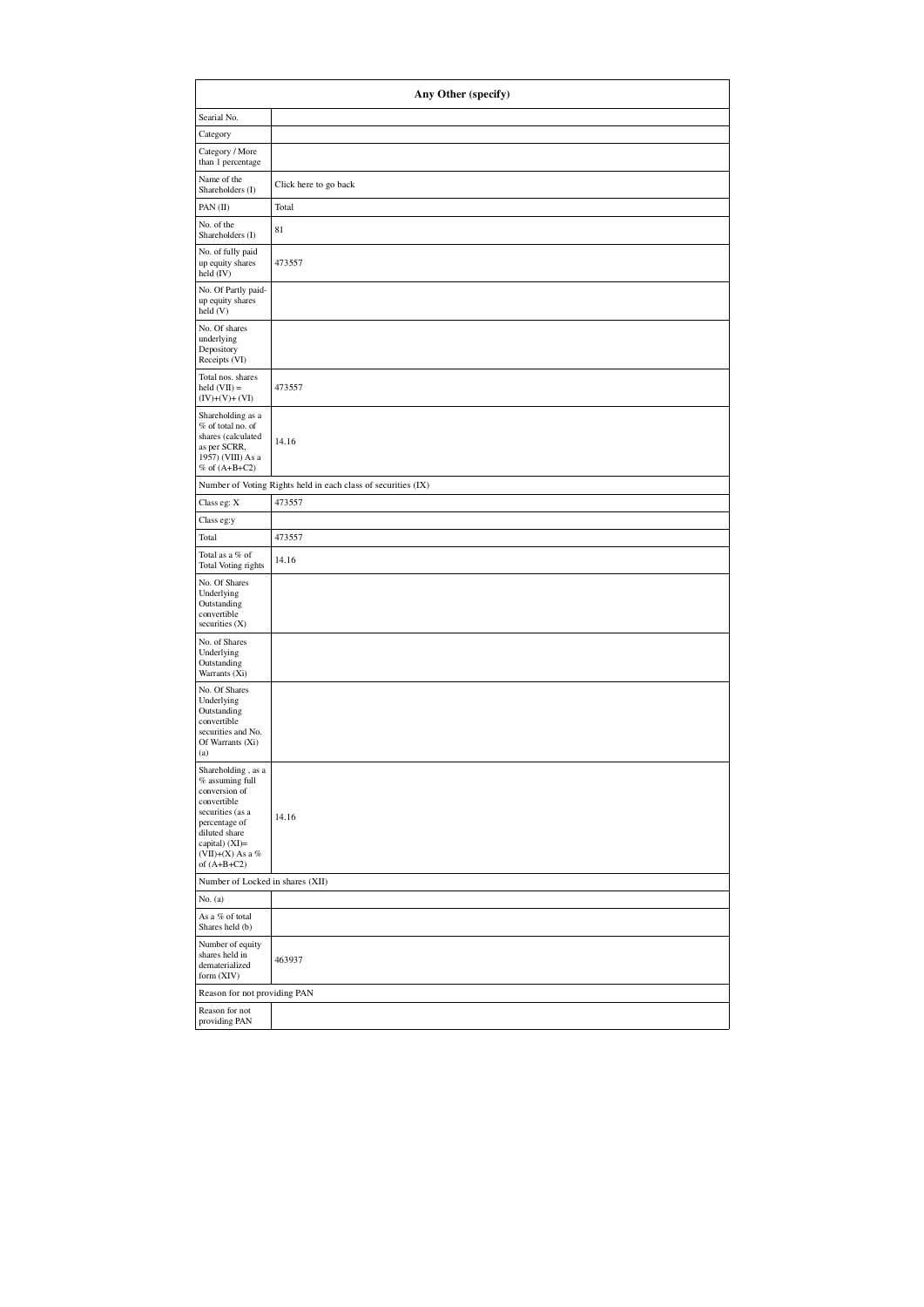| Details of Shares which remain unclaimed for Public |                           |                                                                   |                                   |                                                                                 |  |  |  |  |  |  |
|-----------------------------------------------------|---------------------------|-------------------------------------------------------------------|-----------------------------------|---------------------------------------------------------------------------------|--|--|--|--|--|--|
| Searial<br>No.                                      | Number of<br>shareholders | Outstanding shares held in demat or<br>unclaimed suspense account | voting rights<br>which are frozen | Disclosure of notes on shares which remain<br>unclaimed for public shareholders |  |  |  |  |  |  |
|                                                     |                           | 125181                                                            |                                   | Textual Information(1)                                                          |  |  |  |  |  |  |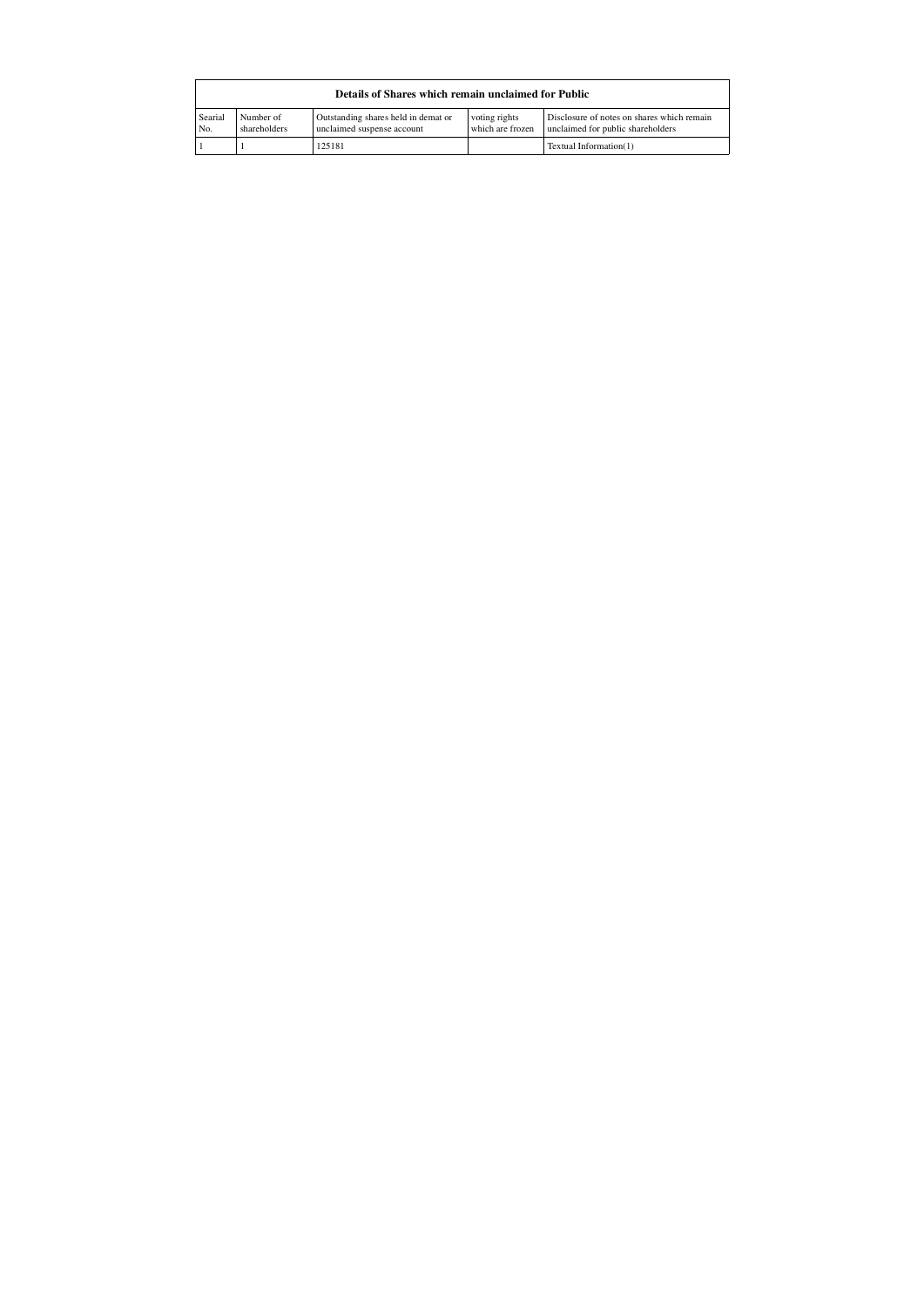| <b>Text Block</b>      |             |  |  |  |  |  |  |
|------------------------|-------------|--|--|--|--|--|--|
| Textual Information(1) | <b>IEPF</b> |  |  |  |  |  |  |